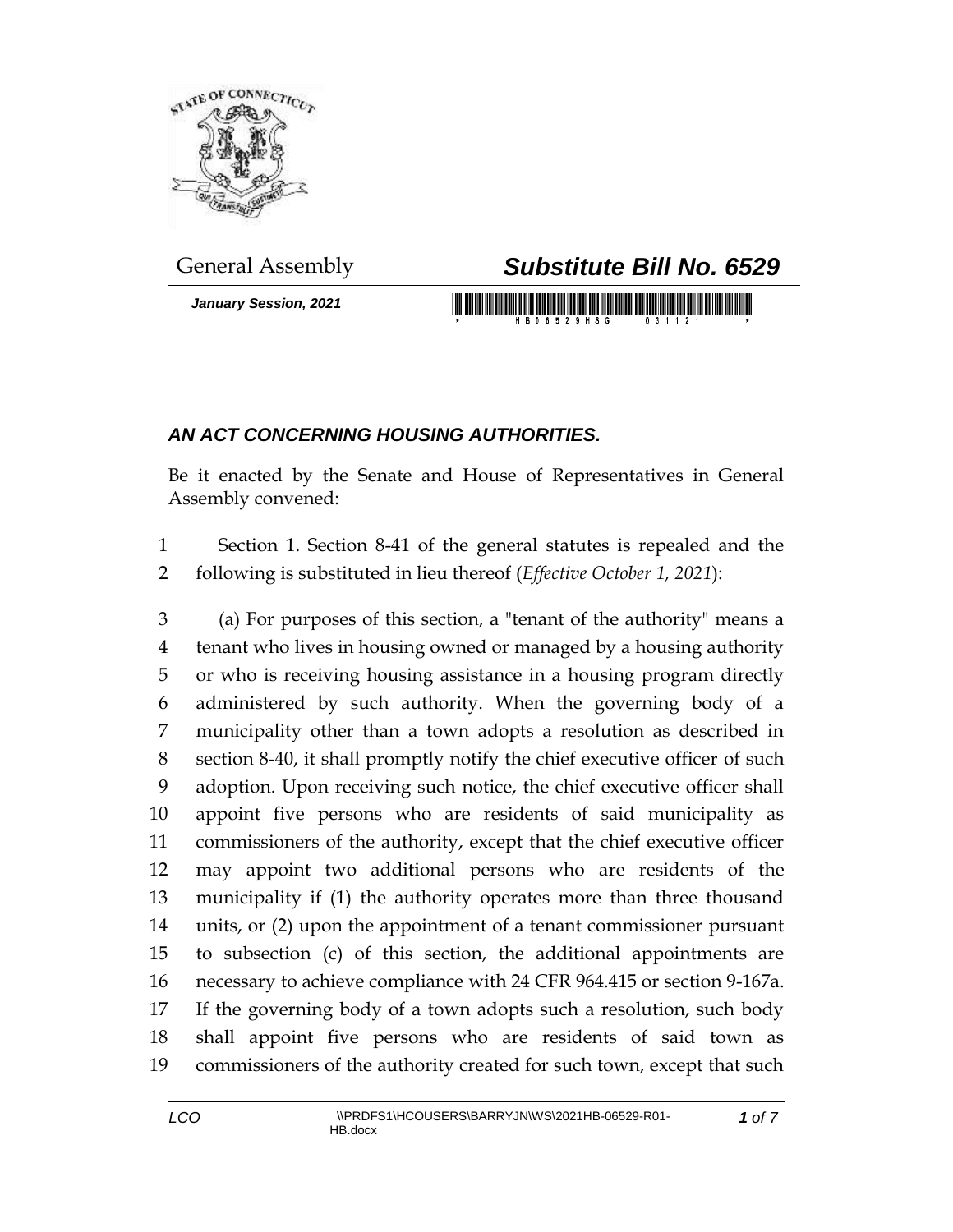body may appoint two additional persons who are residents of the town if, upon the appointment of a tenant commissioner pursuant to subsection (c) of this section, the additional appointments are necessary to achieve compliance with 24 CFR 964.415 or section 9-167a. The commissioners who are first so appointed shall be designated to serve for a term of either one, two, three, four or five years, except that if the authority has five members, the terms of not more than one member shall expire in the same year. Terms shall commence on the first day of 28 the month next succeeding the date of their appointment, and annually thereafter a commissioner shall be appointed to serve for five years except that any vacancy which may occur because of a change of residence by a commissioner, removal of a commissioner, resignation or death shall be filled for the unexpired portion of the term. If a governing body increases the membership of the authority on or after July 1, 1995, such governing body shall, by resolution, provide for a term of five years for each such additional member. The term of the chairman shall be three years. At least one of such commissioners of an authority having five members, and at least two of such commissioners of an authority having more than five members, shall be a tenant or tenants of the authority selected pursuant to subsection (c) of this section. If, on October 1, 1979, a municipality has adopted a resolution as described in section 8-40, but has no tenants serving as commissioners, the chief executive officer of a municipality other than a town or the governing body of a town shall appoint a tenant who meets the qualifications set out in this section as a commissioner of such authority when the next vacancy occurs. No commissioner of an authority may hold any public office in the municipality for which the authority is created. A commissioner shall hold office until said commissioner's successor is 48 appointed and has qualified. Not later than January 1, 2022, each commissioner who is serving on said date and, thereafter, upon 50 appointment, each newly appointed commissioner who is not a reappointment, shall participate in a training for housing authority commissioners provided by the United States Department of Housing 53 and Urban Development. A certificate of the appointment or reappointment of any commissioner shall be filed with the clerk and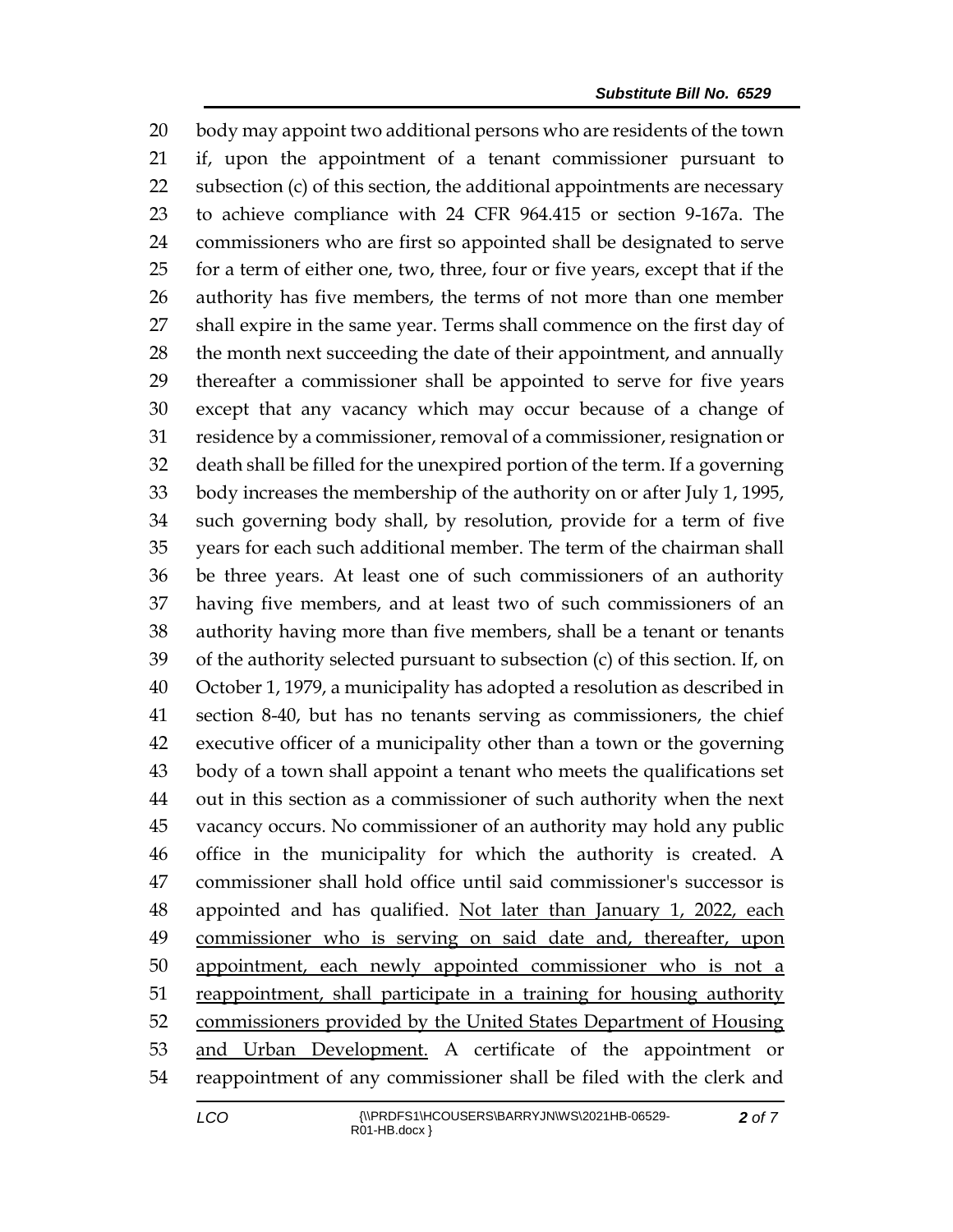shall be conclusive evidence of the legal appointment of such commissioner, after said commissioner has taken an oath in the form prescribed in the first paragraph of section 1-25. The powers of each authority shall be vested in the commissioners thereof. Three commissioners shall constitute a quorum if the authority consists of five commissioners. Four commissioners shall constitute a quorum if the authority consists of more than five commissioners. Action may be taken by the authority upon a vote of not less than a majority of the commissioners present, unless the bylaws of the authority require a larger number. The chief executive officer, or, in the case of an authority for a town, the governing body of the town, shall designate which of the commissioners shall be the first chairman, but when the office of chairman of the authority becomes vacant, the authority shall select a chairman from among its commissioners. An authority shall select from among its commissioners a vice chairman, and it may employ a secretary, who shall be executive director, and technical experts and such other officers, agents and employees, permanent and temporary, as it requires, and shall determine their qualifications, duties and compensation, provided, in municipalities having a civil service law, all appointments and promotions, except the employment of the secretary, shall be based on examinations given and lists prepared under such law, and, except so far as may be inconsistent with the terms of this chapter, such civil service law and regulations adopted thereunder shall apply to such housing authority and its personnel. For such legal services as it requires, an authority may employ its own counsel and legal staff. An authority may delegate any of its powers and duties to one or more of its agents or employees. Any person employed by a housing authority 82 on October 1, 2021, shall submit to a state and national criminal history records check conducted in accordance with the provisions of section 29-17a, and, thereafter, any prospective employee hired on or after said 85 date by an authority, shall submit to such criminal history records check prior to commencing employment with the authority. Upon receipt of the criminal history records check information, the housing authority may deny a person employment only upon conducting an individualized assessment in good faith and considering whether (A)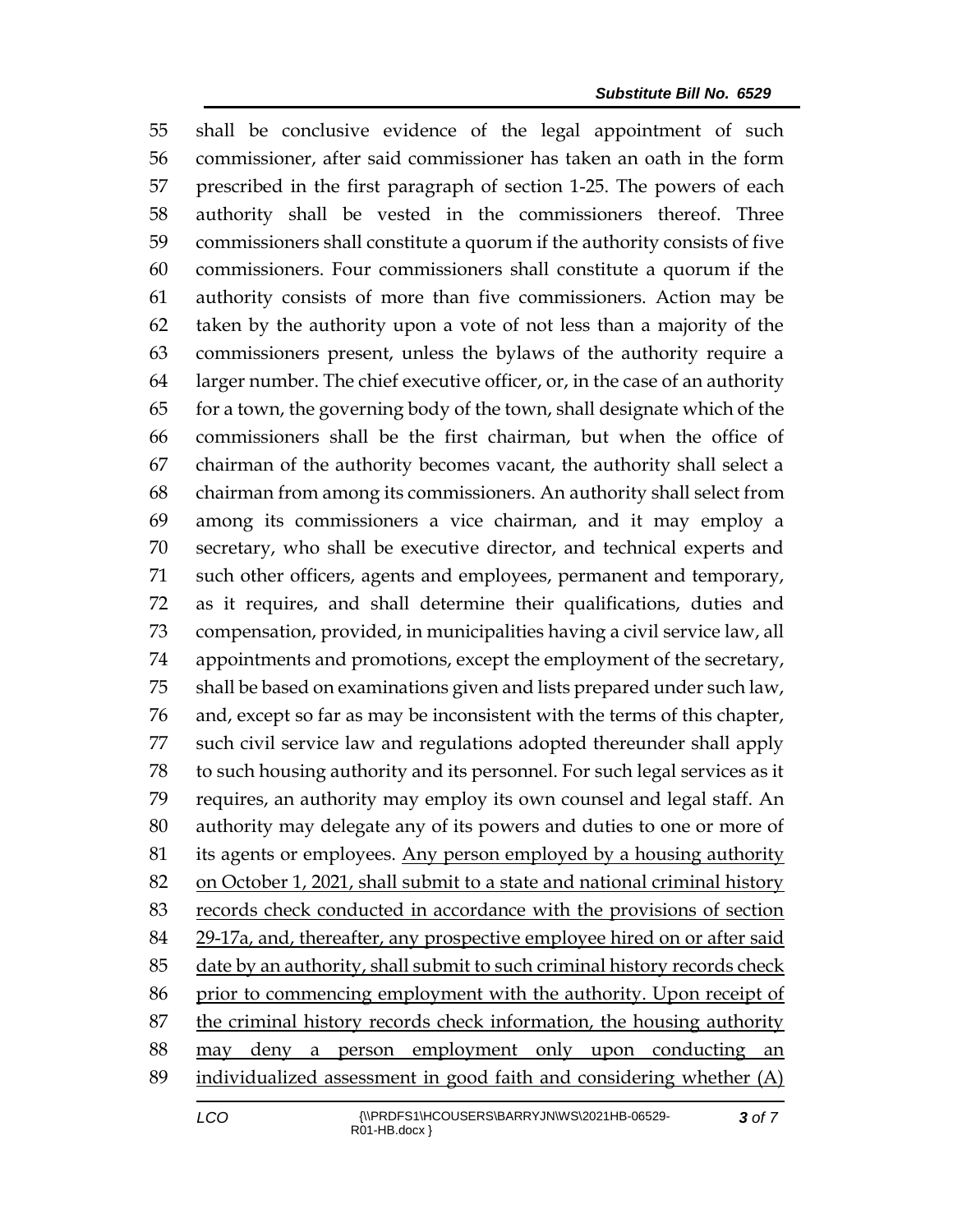there is a substantial nexus between the circumstances of the person's criminal history record information, as defined in section 54-142g, and employment with the housing authority, taking into account the specific facts of the criminal history record information and the essential functions and specific circumstances of the job, (B) there is substantial evidence that the person has not been rehabilitated, and (C) insufficient time has elapsed since the acts underlying the criminal history record information. A commissioner, or any employee of the authority who handles its funds, shall be required to furnish an adequate bond. The commissioners shall serve without compensation, but shall be entitled to reimbursement for their actual and necessary expenses incurred in 101 the performance of their official duties.

 (b) The authority shall designate a tenant organization as the recognized jurisdiction-wide tenant organization only if (1) the members of the governing board of such tenant organization were elected through a jurisdiction-wide election, and (2) such tenant organization satisfies the requirements for elected jurisdiction-wide resident councils pursuant to regulations promulgated by the United States Department of Housing and Urban Development, except that a tenant of the authority shall be eligible to vote in any election for the governing board of such tenant organization and to serve on the governing board of such tenant organization without regard to whether such tenant receives or lives in housing that receives federal assistance. Any tenant organization that has been designated by the authority as the recognized jurisdiction-wide tenant organization may select tenants for appointment as tenant commissioner in accordance with subsection (c) of this section.

 (c) (1) Not less than sixty days before the appointment of any tenant commissioner or the expiration of the term of any tenant commissioner, whichever is earlier, the housing authority shall notify all tenant organizations comprised of tenants residing within units owned or managed by such housing authority and all tenants of such authority of such pending appointment or expiration of term. The notice shall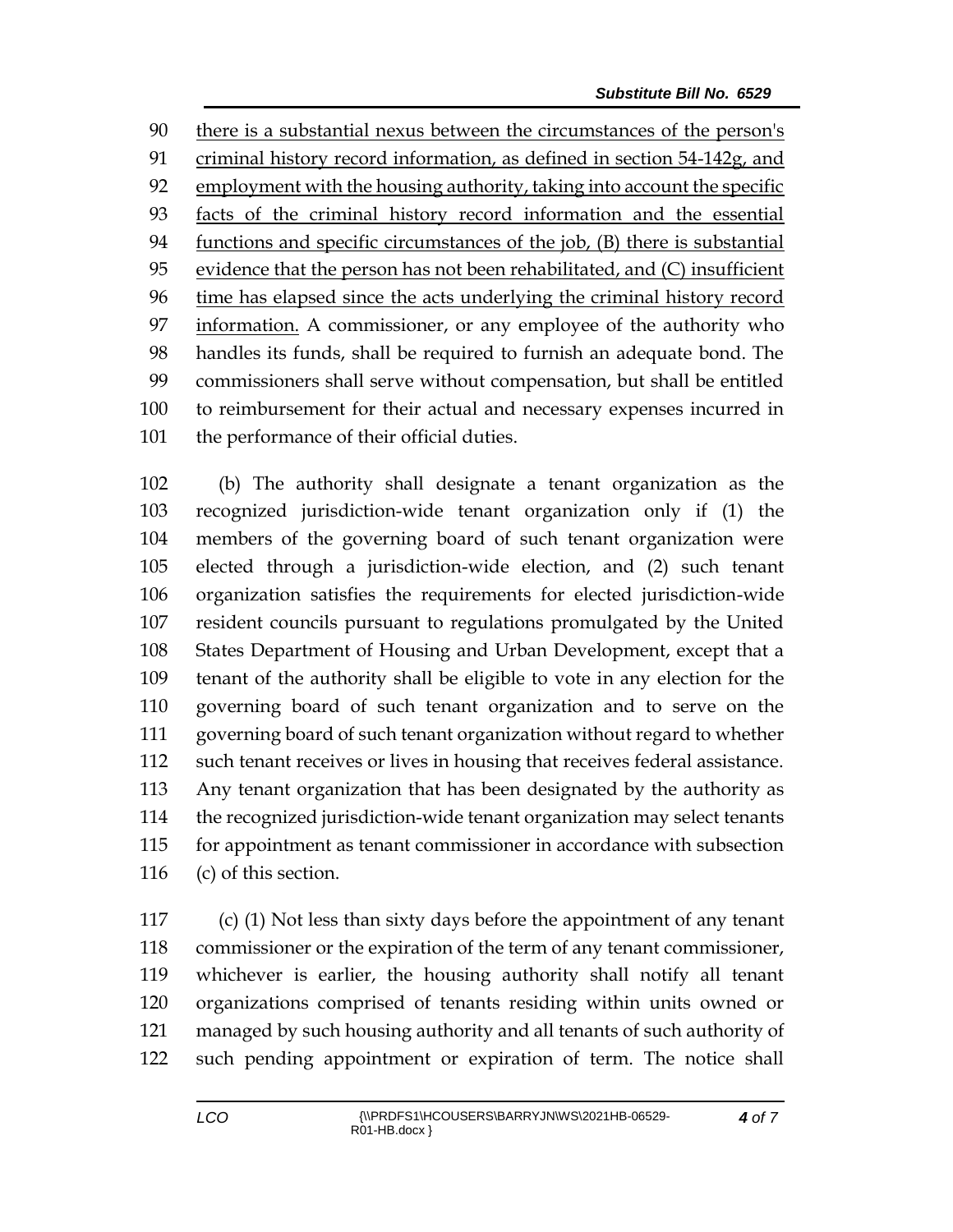include information concerning procedures by which tenants may petition for an election pursuant to this subsection.

 (2) The appointee as tenant commissioner shall be selected by a fair election of the tenants of the authority if, not more than thirty days after the authority notifies such tenants of a pending appointment or expiration of term pursuant to subdivision (1) of this subsection, ten per cent of the tenants of the authority or seventy-five tenants of the authority, whichever is less, petition the authority for an election.

 (3) If the tenants of the authority have not petitioned for an election pursuant to subdivision (2) of this subsection, then the appointee as tenant commissioner shall be selected by the recognized jurisdiction- wide tenant organization, if any, by means provided for in the by-laws adopted by such tenant organization. Such means may include, without limitation, a fair election by the tenants of the authority or selection by the governing board of such tenant organization.

 (4) If an appointee as tenant commissioner has not been selected by an election of the tenants of the authority or by other means pursuant to the by-laws adopted by the recognized jurisdiction-wide tenant organization by the date ninety days after the date the housing authority provides notice of a pending appointment or expiration of term pursuant to subdivision (1) of this subsection, then the appointing authority shall select the appointee. In making such selection, the appointing authority shall consider any tenant recommended by any tenant organization within its jurisdiction or the jurisdiction-wide tenant organization.

 (5) The housing authority shall provide all tenants of the authority with written notice of any election conducted pursuant to this subsection or subsection (b) of this section not later than thirty days before the date of such election. For any election conducted pursuant to this subsection for an authority having more than five commissioners, the housing authority may establish qualifications for the second tenant commissioner as necessary to achieve compliance with 24 CFR 964.415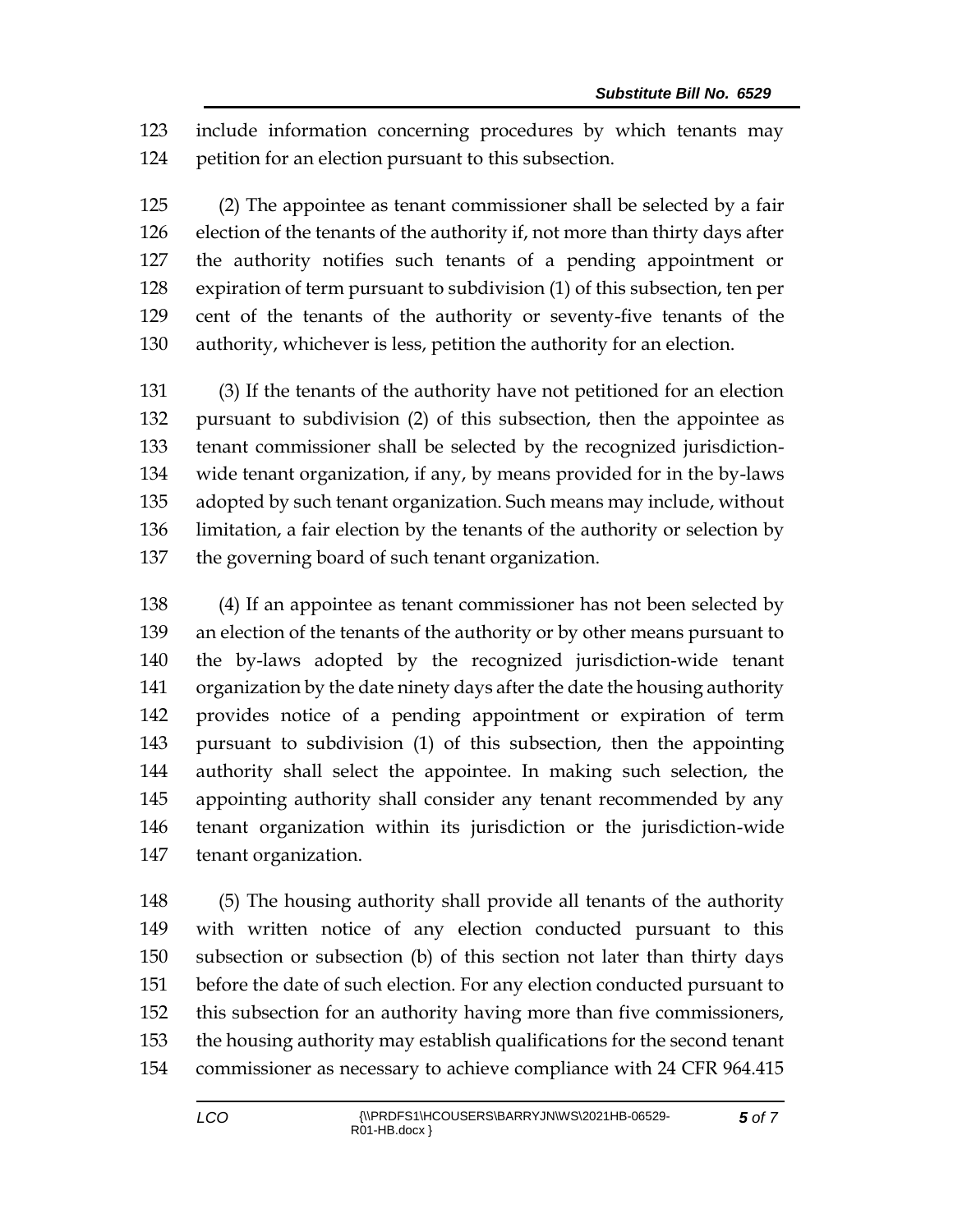or section 9-167a.

 (d) For any election conducted pursuant to subsection (c) of this section, the housing authority shall use its best efforts to secure an impartial entity to administer such election. To the extent practicable, such impartial entity shall be selected with the agreement of the recognized jurisdiction-wide tenant organization, if any. In the event of a dispute concerning the procedure for or results of such election, any person may petition the entity administering such election for a resolution of such dispute.

 (e) Notwithstanding any provision of subsection (a) of this section or any other provision of the general statutes, a commissioner of an authority may serve as a justice of the peace or a registrar of voters.

 Sec. 2. Section 8-68f of the general statutes is repealed and the following is substituted in lieu thereof (*Effective October 1, 2021*):

 Each housing authority which receives financial assistance under any state housing program, and the Connecticut Housing Finance Authority or its subsidiary when **[**said**]** such authority or subsidiary is the successor owner of housing previously owned by a housing authority under part II or part VI of this chapter, shall, for housing which it owns and operates, (1) provide each of its tenants with a written lease, (2) 175 provide each tenant, at the time the tenant signs an initial lease and, annually thereafter, contact information for the management of the housing authority, the local department of public health and the 178 Commission on Human Rights and Opportunities, and a notice of a tenant's rights, (3) adopt a procedure for hearing tenant complaints and grievances, **[**(3)**]** (4) adopt procedures for soliciting tenant comment on proposed changes in housing authority policies and procedures, including changes to its lease and to its admission and occupancy policies, and **[**(4)**]** (5) encourage tenant participation in the housing authority's operation of state housing programs, including, where appropriate, the facilitation of tenant participation in the management of housing projects. If such housing authority or the Connecticut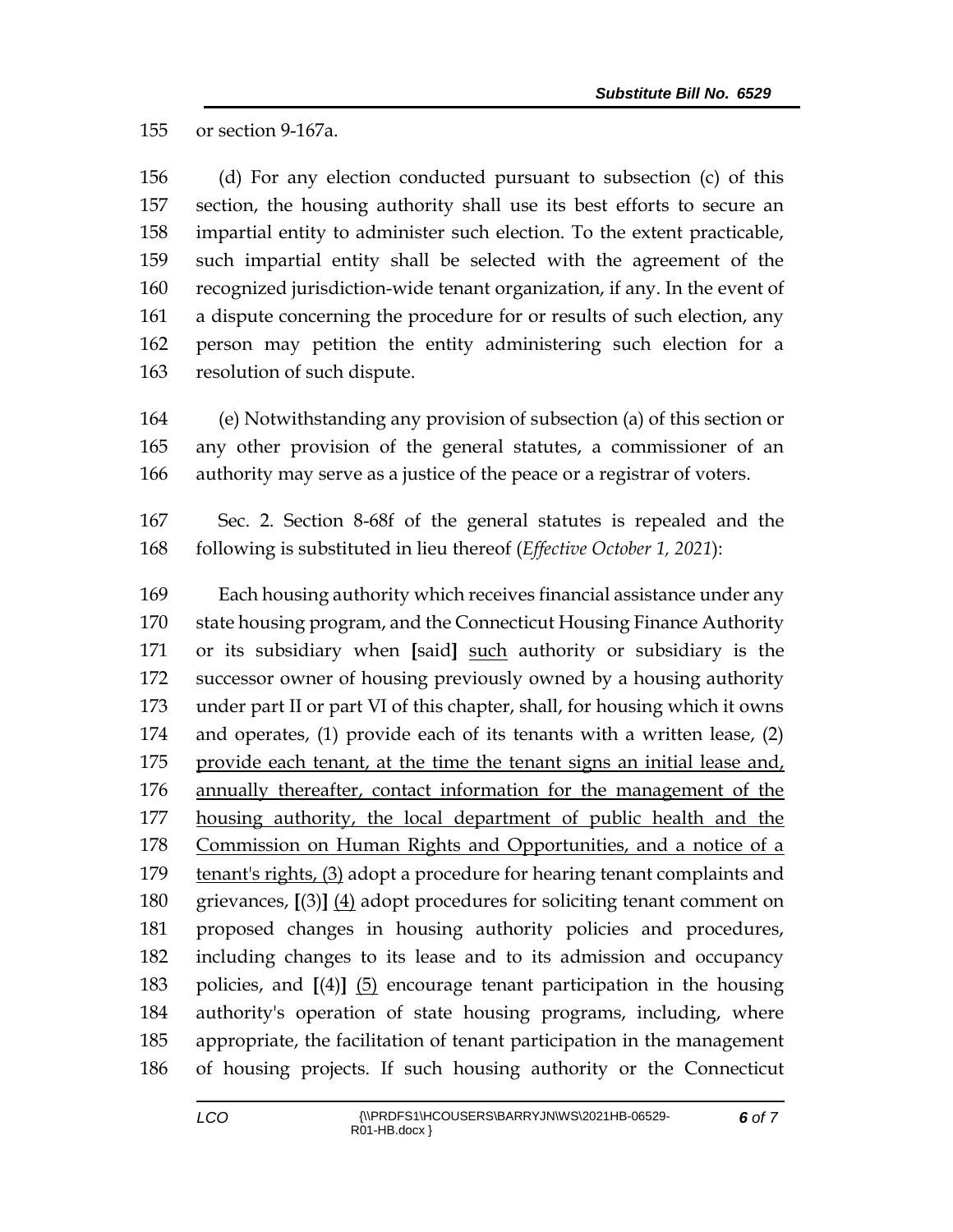Housing Finance Authority or its subsidiary operates both a federal and a state-assisted housing program, it shall use the same procedure for hearing tenant grievances in both programs. The Commissioner of Housing shall adopt regulations in accordance with the provisions of chapter 54 to establish uniform minimum standards for the requirements in this section.

 Sec. 3. Section 8-68d of the general statutes is repealed and the following is substituted in lieu thereof (*Effective October 1, 2021*):

 (a) Each housing authority shall submit a report to the Commissioner of Housing and the chief executive officer of the municipality in which the authority is located not later than March first, annually. The report shall contain (1) an inventory of all existing housing owned or operated by the authority, including the total number, types and sizes of rental units and the total number of occupancies and vacancies in each housing project or development, and a description of the condition of such housing, (2) a description of any new construction projects being undertaken by the authority and the status of such projects, (3) the number and types of any rental housing sold, leased or transferred during the period of the report which is no longer available for the 206 purpose of low or moderate income rental housing,  $(4)$  the results of its annual audit conducted in accordance with subsection (b) of this section, and **[**(4)**]** (5) such other information as the commissioner may require by regulations adopted in accordance with the provisions of chapter 54.

(b) The commissioners of the authority shall annually contract with a

firm of certified public accountants to undertake an independent

financial audit of the authority in accordance with generally accepted

auditing standards.

This act shall take effect as follows and shall amend the following sections:

| Section 1 | October 1, 2021 | 8-41  |
|-----------|-----------------|-------|
| Sec. 2    | October 1, 2021 | 8-68f |
| Sec. 3    | October 1, 2021 | 8-68d |
|           |                 |       |